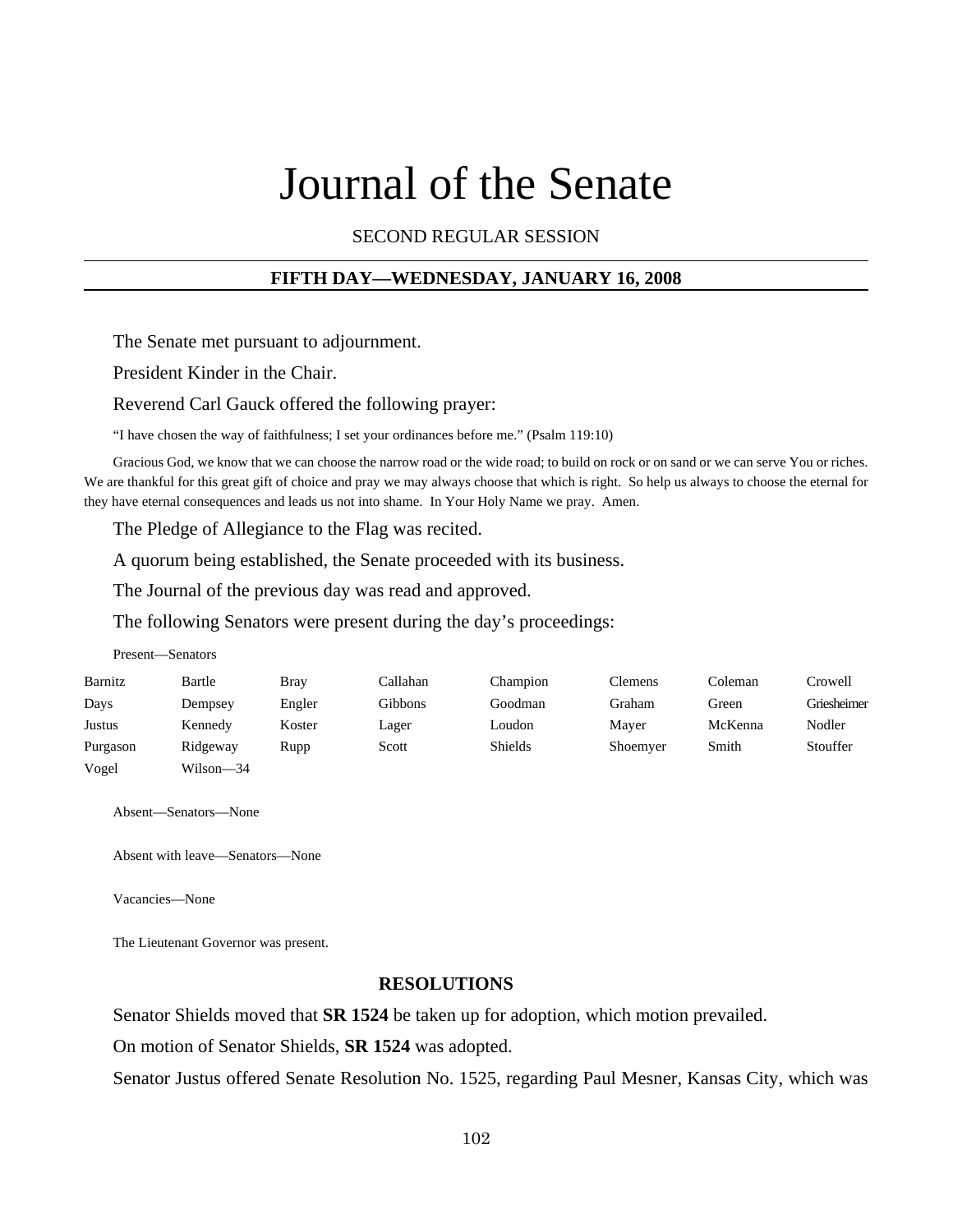adopted.

Senator Dempsey offered Senate Resolution No. 1526, regarding Richard J. "Dick" Breugger, Sr., St. Charles, which was adopted.

Senator Gibbons offered Senate Resolution No. 1527, regarding Elizabeth "Liz" Walker, Kirkwood, which was adopted.

Senator Gibbons offered Senate Resolution No. 1528, regarding Mike, Bob and Diana Gray, Kirkwood, which was adopted.

Senator Gibbons offered Senate Resolution No. 1529, regarding Jeannine Clontz, which was adopted.

# **INTRODUCTION OF BILLS**

The following Bills were read the 1st time and ordered printed:

**SB 956**–By Kennedy.

An Act to repeal sections 247.060 and 247.160, RSMo, and to enact in lieu thereof two new sections relating to public water supply districts.

**SB 957**–By Goodman.

An Act to repeal section 137.092, RSMo, relating to the submission of personal property lists by rental and leasing facilities.

**SB 958**–By Goodman.

An Act to repeal section 537.340, RSMo, and to enact in lieu thereof one new section relating to tree trimming.

**SB 959**–By Goodman.

An Act to repeal section 452.312, RSMo, and to enact in lieu thereof one new section relating to confidentiality of Social Security numbers in court records.

# **SB 960**–By Goodman.

An Act to repeal section 478.173, RSMo, and to enact in lieu thereof one new section relating to the thirty-ninth judicial circuit.

#### **SRB 961**–By Goodman.

An Act to repeal sections 21.800, 21.811, 28.163, 32.117, 57.080, 57.130, 71.970, 99.799, 115.177, 143.171, 165.016, 165.018, 174.020, 197.305, 197.318, 197.366, 208.344, 217.860, 303.400, 303.403, 303.406, 303.409, 303.412, 303.415, 307.367, 313.835, 328.050, 329.028, 329.240, 374.208, 376.671, and 620.515, RSMo, and to enact in lieu thereof thirteen new sections for the sole purpose of repealing expired, sunset, terminated, and ineffective provisions of law.

# **SB 962**–By Champion.

An Act to repeal sections 191.400, 192.014, and 660.062, RSMo, and to enact in lieu thereof one new section relating to the board of health and senior services.

#### **SB 963**–By Stouffer.

An Act to amend chapter 304, RSMo, by adding thereto one new section relating to law enforcement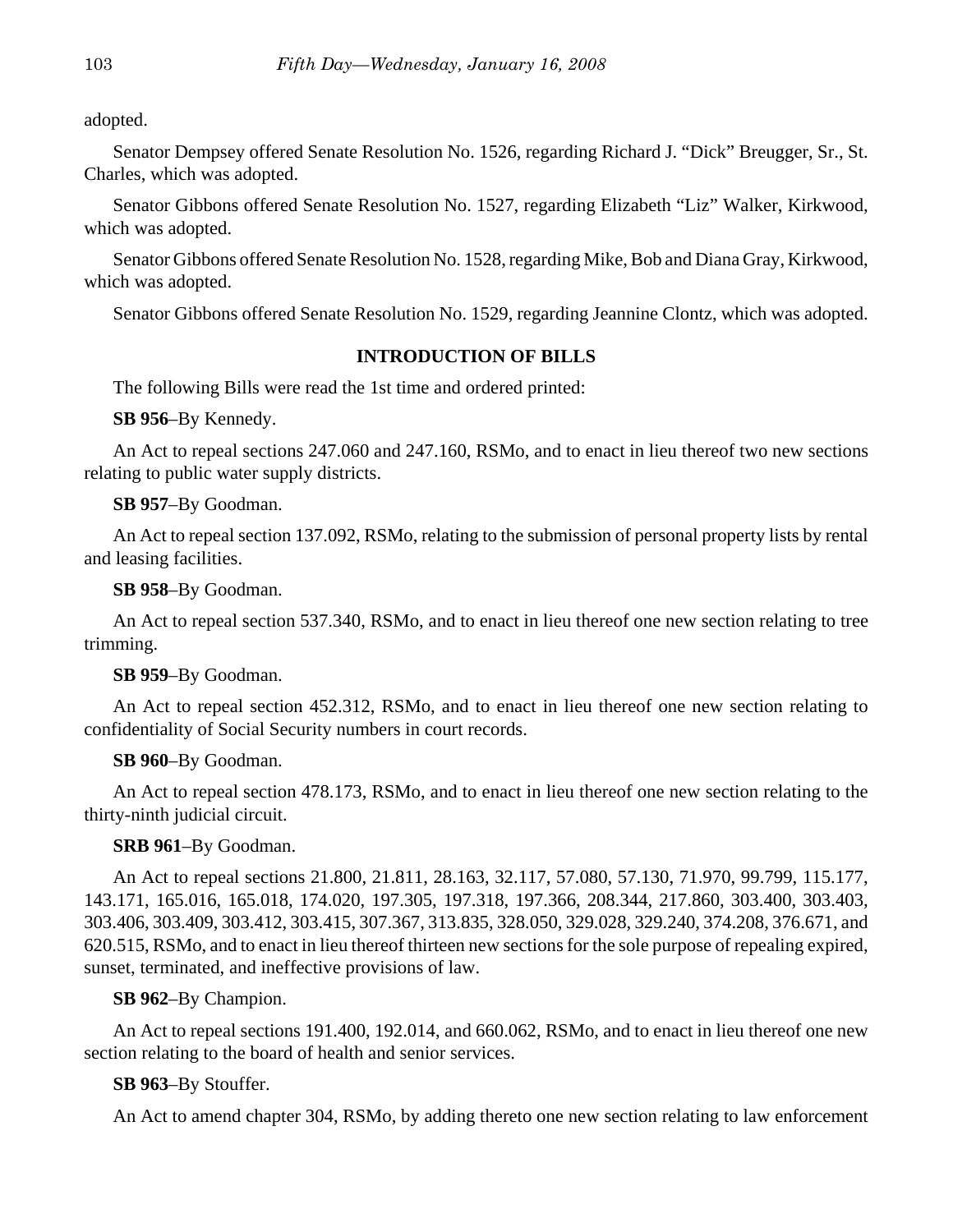rotation lists for towing truck companies.

**SB 964**– By Smith.

An Act to amend chapters 144 and 640, RSMo, by adding thereto two new sections relating to energy efficiency.

**SB 965**–By Crowell.

An Act to amend chapter 173, RSMo, by adding thereto one new section relating to American studies.

**SB 966**–By Dempsey and Koster.

An Act to amend chapter 287, RSMo, by adding thereto one new section relating to compensation for public safety workers killed in the line of duty.

**SB 967**–By Mayer.

An Act to repeal section 173.387, RSMo, and to enact in lieu thereof one new section relating to federally guaranteed student loans.

**SB 968**–By Shields.

An Act to repeal sections 610.010 and 610.021, RSMo, and to enact in lieu thereof two new sections relating to meetings held by nonpartisan judicial commissions.

**SB 969**–By Scott.

An Act to repeal section 105.955, RSMo, and to enact in lieu thereof one new section relating to the executive director of the Ethics Commission, with an emergency clause.

**SB 970**–By Scott.

An Act to repeal section 105.483, RSMo, and to enact in lieu thereof one new section relating to filing financial interest statements.

Senator Scott assumed the Chair.

# **SECOND READING OF SENATE BILLS**

The following Bills and Joint Resolutions were read the 2nd time and referred to the Committees indicated:

**SB 897**—Economic Development, Tourism and Local Government.

**SB 898**—Agriculture, Conservation, Parks and Natural Resources.

**SB 899**—Judiciary and Civil and Criminal Jurisprudence.

**SB 900**—Ways and Means.

**SB 901**—Small Business, Insurance and Industrial Relations.

**SB 902**—Small Business, Insurance and Industrial Relations.

**SB 903**—Transportation.

**SB 904**—Commerce, Energy and the Environment.

**SB 905**—Economic Development, Tourism and Local Government.

**SB 906**—Transportation.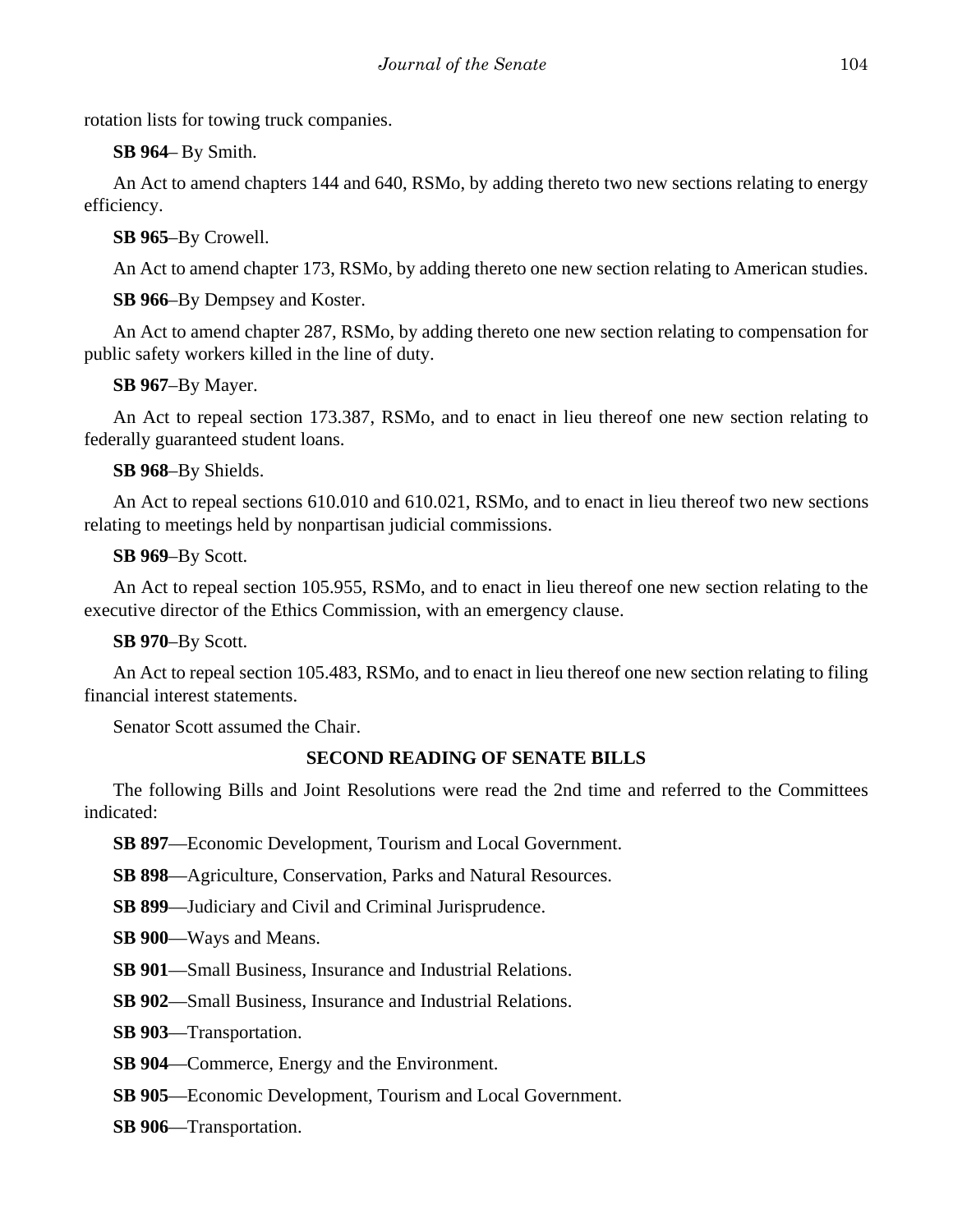- **SB 907**—Commerce, Energy and the Environment.
- **SB 908**—Financial and Governmental Organizations and Elections.
- **SB 909**—Financial and Governmental Organizations and Elections.
- **SB 910**—Seniors, Families and Public Health.
- **SB 911**—Education.
- **SB 912**—Judiciary and Civil and Criminal Jurisprudence.
- **SB 913**—Commerce, Energy and the Environment.
- **SB 914**—Agriculture, Conservation, Parks and Natural Resources.
- **SB 915**—Seniors, Families and Public Health.
- **SB 916**—Health and Mental Health.
- **SB 917**—Financial and Governmental Organizations and Elections.
- **SB 918**—Seniors, Families and Public Health.
- **SB 919**—Transportation.
- **SB 920**—Commerce, Energy and the Environment.
- **SB 921**—Judiciary and Civil and Criminal Jurisprudence.
- **SB 922**—Judiciary and Civil and Criminal Jurisprudence.
- **SB 923**—Health and Mental Health.
- **SB 924**—Ways and Means.
- **SB 925**—Education.
- **SB 926**—Financial and Governmental Organizations and Elections.
- **SB 927**—Pensions, Veterans' Affairs and General Laws.
- **SB 928**—Commerce, Energy and the Environment.
- **SB 929**—Small Business, Insurance and Industrial Relations.
- **SB 930**—Governmental Accountability and Fiscal Oversight.
- **SB 931**—Agriculture, Conservation, Parks and Natural Resources.
- **SB 932**—Judiciary and Civil and Criminal Jurisprudence.
- **SB 933**—Judiciary and Civil and Criminal Jurisprudence.
- **SB 934**—Financial and Governmental Organizations and Elections.
- **SB 935**—Economic Development, Tourism and Local Government.
- **SB 936**—Transportation.
- **SB 937**—Transportation.
- **SB 938**—Financial and Governmental Organizations and Elections.
- **SB 939**—Agriculture, Conservation, Parks and Natural Resources.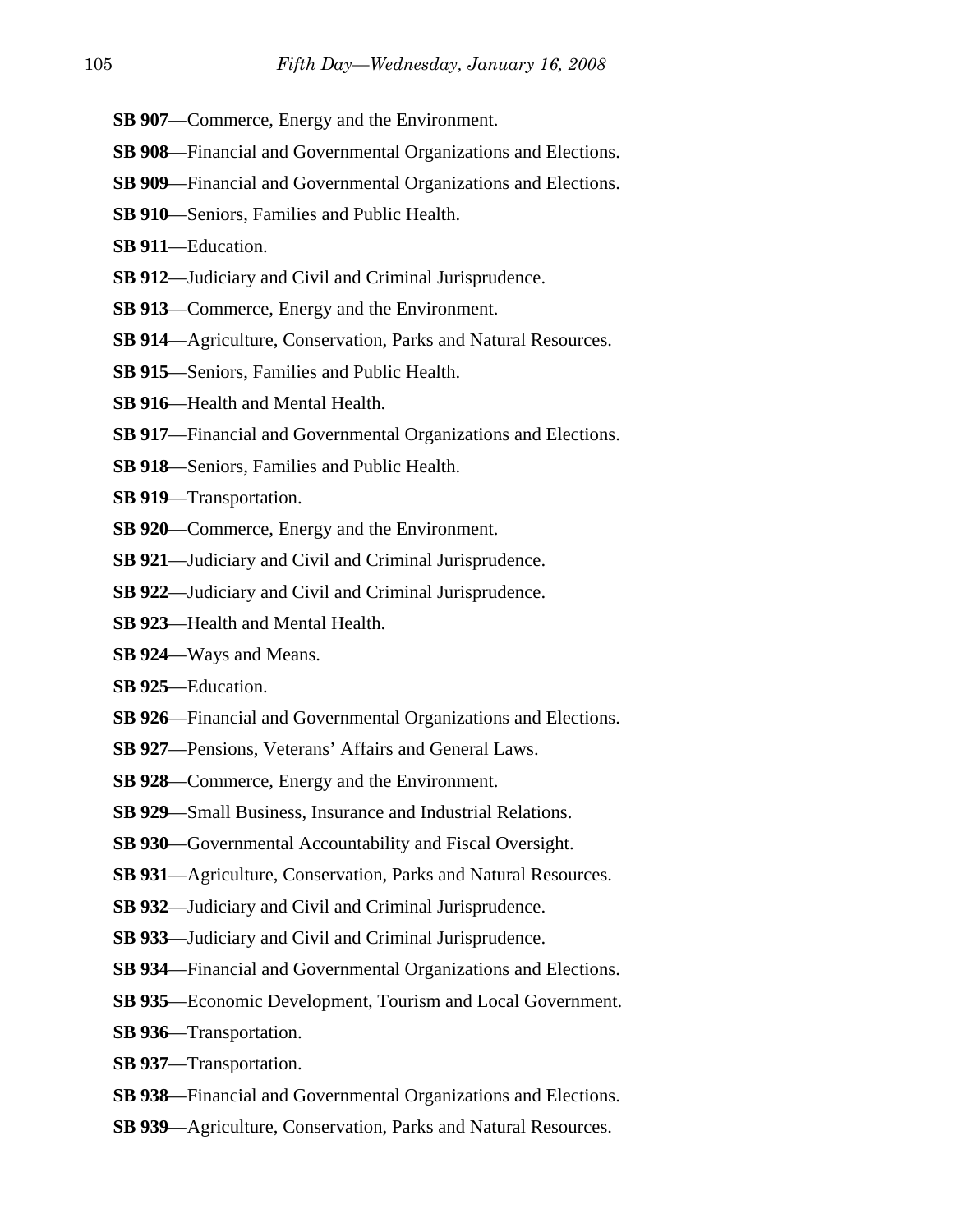- **SB 940**—Judiciary and Civil and Criminal Jurisprudence.
- **SB 941**—Agriculture, Conservation, Parks and Natural Resources.
- **SB 942**—Education.
- **SB 943**—Economic Development, Tourism and Local Government.
- **SB 944**—Financial and Governmental Organizations and Elections.
- **SB 945**—Commerce, Energy and the Environment.
- **SB 946**—Seniors, Families and Public Health.
- **SB 947**—Governmental Accountability and Fiscal Oversight.
- **SB 948**—Judiciary and Civil and Criminal Jurisprudence.
- **SB 949**—Economic Development, Tourism and Local Government.
- **SB 950**—Commerce, Energy and the Environment.
- **SB 951**—Financial and Governmental Organizations and Elections.
- **SB 952**—Financial and Governmental Organizations and Elections.
- **SB 953**—Financial and Governmental Organizations and Elections.
- **SB 954**—Financial and Governmental Organizations and Elections.
- **SB 955**—Transportation.
- **SJR 29**—Pensions, Veterans' Affairs and General Laws.
- **SJR 30**—Judiciary and Civil and Criminal Jurisprudence.
- **SJR 31**—Transportation.
- **SJR 32**—Governmental Accountability and Fiscal Oversight.
- **SJR 33**—Ways and Means.
- **SJR 34**—Judiciary and Civil and Criminal Jurisprudence.
- **SJR 35**—Agriculture, Conservation, Parks and Natural Resources.
- **SJR 36**—Governmental Accountability and Fiscal Oversight.
- **SJR 37**—Governmental Accountability and Fiscal Oversight.
- **SJR 38**—Governmental Accountability and Fiscal Oversight.
- **SJR 39**—Financial and Governmental Organizations and Elections.
- **SJR 40**—Ways and Means.
- **SJR 41**—Judiciary and Civil and Criminal Jurisprudence.
- **SJR 42**—Economic Development, Tourism and Local Government.

# **INTRODUCTIONS OF GUESTS**

Senator Engler introduced to the Senate, Mathew, Tonya and Joshua Clarke, Dittmer.

Senator Clemens introduced to the Senate, Karen M. Prescott, Springfield; and Gene Wiseman,